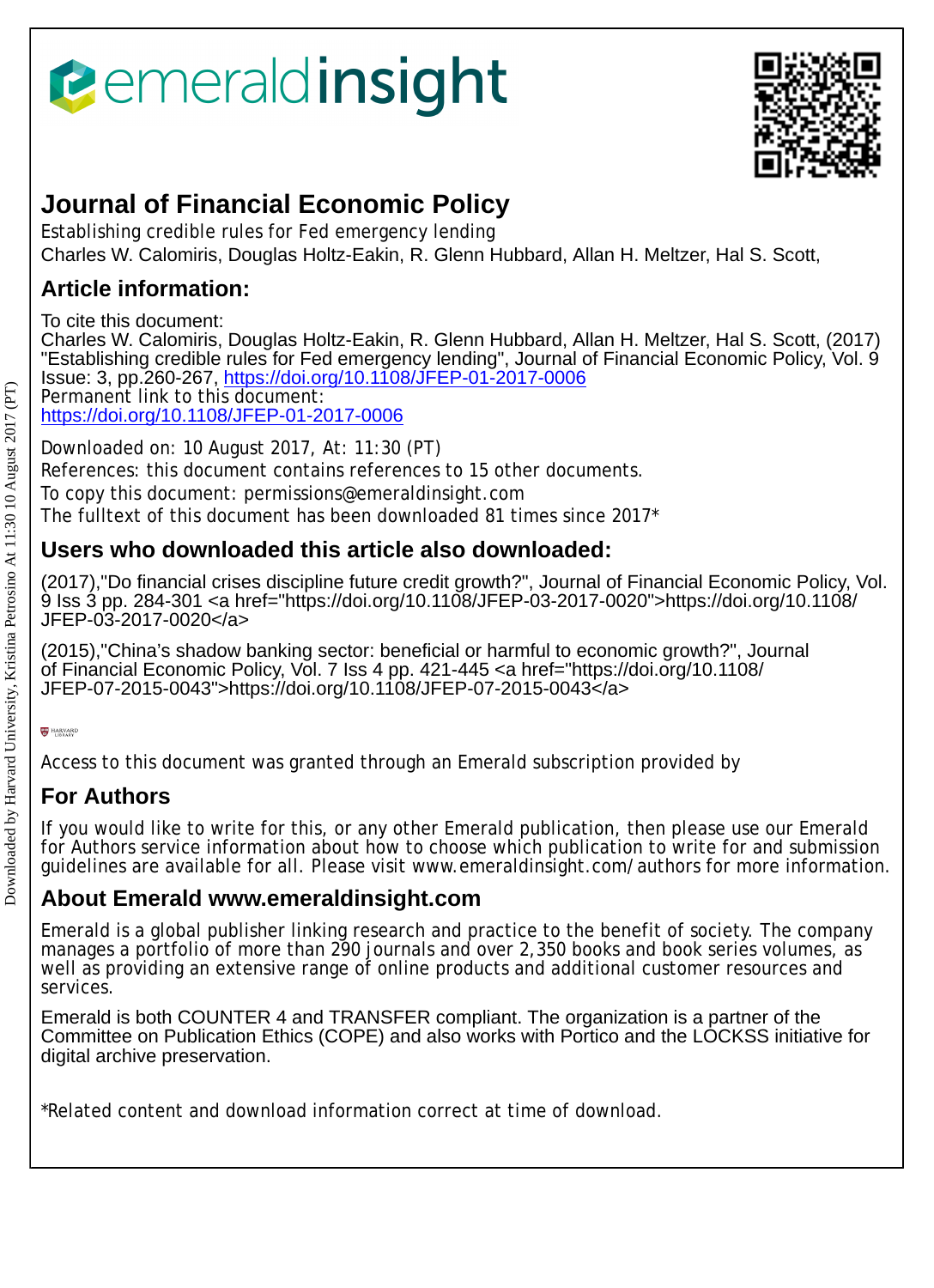JFEP 9,3

260

Received 30 January 2017 Accepted 30 January 2017

## Establishing credible rules for Fed emergency lending

Charles W. Calomiris Department of Finance and Economics, Columbia Business School, Columbia University, New York, New York, USA

> Douglas Holtz-Eakin American Action Forum, Washington, DC, USA

> R. Glenn Hubbard Columbia University, New York, New York, USA

Allan H. Meltzer Carnegie-Mellon University, Pittsburgh, Pennsylvania, USA, and

Hal S. Scott Harvard Law School, Harvard University, Cambridge, Massachusetts, USA

#### Abstract

Purpose – The purpose of this paper is to propose reforms that would establish a credible framework of rules to constrain and guide emergency lending by the Federal Reserve and by fiscal authorities during a future financial crisis.

Design/methodology/approach – The authors propose a set of five overarching rules, informed by history, empirical evidence and theory, which would serve as the foundation on which detailed legislation should be constructed.

Findings – The authors find that the current framework governing emergency lending – including reforms to Federal Reserve lending enacted after the recent crisis – is inadequate and not credible, and that their proposed framework would constitute a credible balancing of costs and benefits.

Practical implications – Adequate assistance to financial institutions would be provided in systemic crises but would be limited in its form, and by the process that would govern its provision.

**Originality/value** – This framework would serve as a basis for establishing effective rules that would be credible, and that would properly balance the moral-hazard costs of emergency lending against the gains from avoiding systemic collapse of the financial system.

Keywords Central banking, Systemic risk, Dodd-Frank act, Federal reserve, Emergency lending, Bailouts, Lender of last resort, Moral hazard

Paper type Viewpoint

#### 1. Introduction

We propose to strengthen the Federal Reserve's ability to lend to non-banks in a financial crisis, while at the same time requiring the Fed to use its lender of last resort (LOLR) powers to banks and non-banks in a transparent and rule-based manner. Governments, including ours in the USA, have failed to establish a policy framework to determine credibly what sort of assistance will be supplied by the LOLR, and the process that will determine how

JEL classification – E58, G28,



Journal of Financial Economic Policy Vol. 9 No. 3, 2017 pp. 260-267 © Emerald Publishing Limited 1757-6385 DOI [10.1108/JFEP-01-2017-0006](http://dx.doi.org/10.1108/JFEP-01-2017-0006)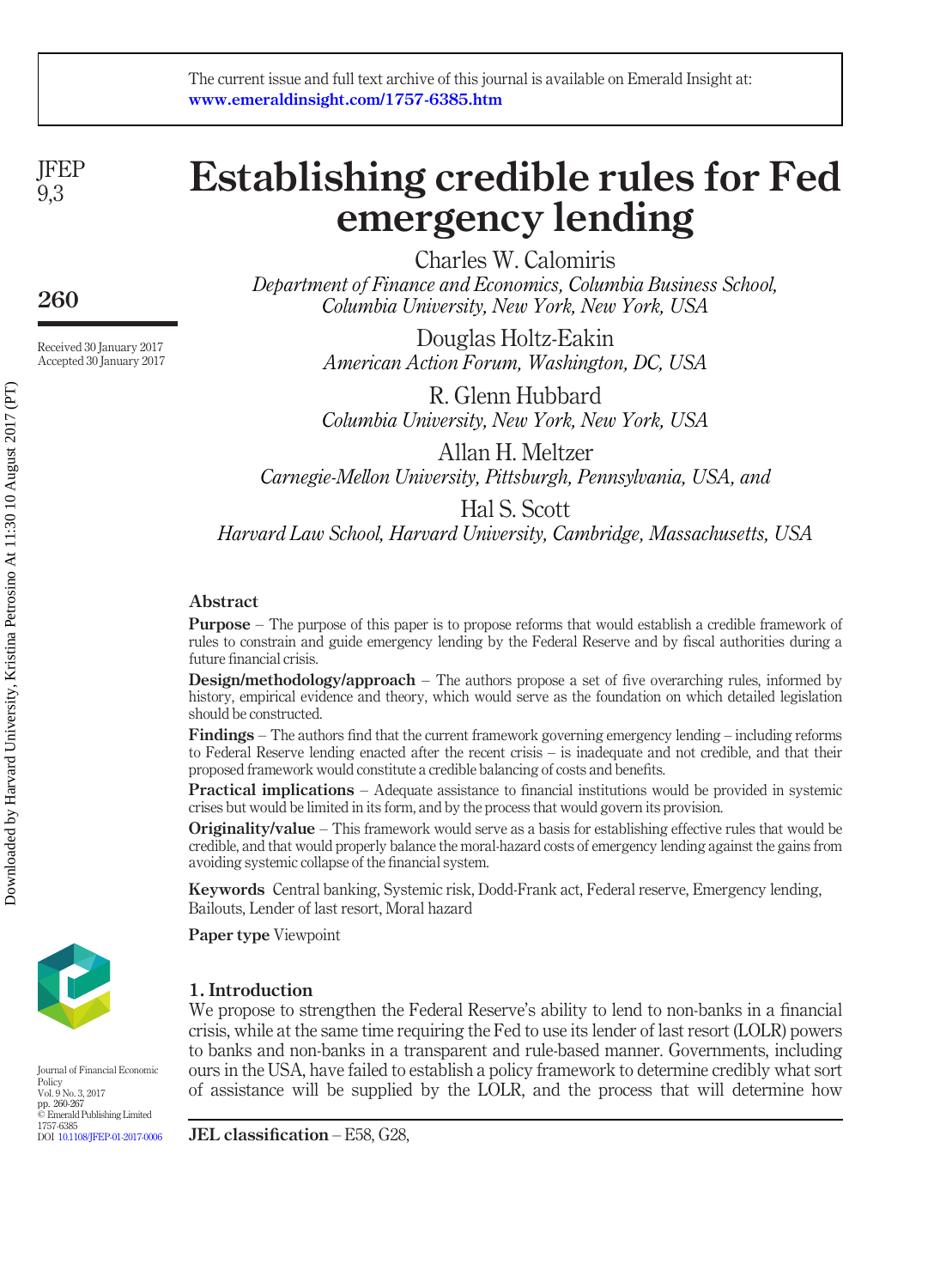assistance will be provided. Rules matter because they affect the incentives of market participants (e.g. by limiting moral hazard). If banks know that assistance will be limited to certain circumstances and provided according to pre-established rules, that creates an incentive for banks to manage risk and maintain liquidity and capital to protect themselves from risks that are not protected by the government. Furthermore, if market participants are aware of a commitment by the government or the central bank to provide LOLR assistance to address systemic risks, the expectation of assistance can help to stabilize the financial system by acting on market participants' expectations. At the same time, if the rules that govern assistance are unrealistic (e.g. rules that deny the provision of necessary assistance), they will not be credible, and, therefore, they will not be effective. The challenge is to construct a framework that properly defines the purposes and circumstances of appropriate assistance, prevents inappropriate assistance and accomplishes those objectives credibly.

The recent global financial crisis demonstrated that large shocks to the financial system can produce systemic disruptions to the funding of financial institutions and their ability to provide credit to the economy. Such systemic events can and should be addressed by establishing an effective mechanism for government intervention in response to financial crises, which includes potentially both a central bank response and a government response. Regulatory policy responses to the recent global financial crisis, unfortunately, have been too prescriptive, reactive and punitive, while at the same time being too generous in other respects. Post-crisis policy has focused on the specific alleged shortcomings of the pre-crisis environment to justify some limits on assistance that are neither desirable nor credible. What has been lacking is a sufficiently broad and forward-looking approach to financial stability that is flexible enough to respond to unforeseen exigencies, but that is also rules based, predictable in its responses and informed by appropriate divisions of power under our political system.

The Federal Reserve's role as LOLR to the financial system is of paramount importance in maintaining financial stability[[1\]](#page-6-0). Section 13(3) of the Federal Reserve Act provides the Federal Reserve with the power to lend to non-bank institutions in response to "unusual and exigent circumstances"[\[2](#page-6-1)]. The financial crisis of 2007-2008 clearly qualified as "unusual and exigent circumstances" and the Fed exercised its §13(3) authority to lend to non-banks through a variety of lending facilities. However, despite the relative success of the Federal Reserve's use of §13(3) to respond to the crisis, its §13(3) powers were cut back by Dodd-Frank[\[3\]](#page-7-0). In particular, post-Dodd-Frank:

- no loans can be made to single institutions they must be part of a broad program;
- all nonbank loans must be approved by the secretary of the treasury;
- loans can only be made to solvent institutions;
- banks are severely limited in using discount window loans to channel funds to nonbank affiliates, like broker-dealers – instead loans to those affiliates must be authorized under §13(3);
- heightened collateral requirements are imposed, preventing inter alia the purchase of unsecured commercial paper, as done in the crisis; and
- all loans must be publicly disclosed within one year and disclosed to congressional leaders within seven days[\[4\]](#page-7-1).

And further restrictions have been proposed. Most recently, under the Financial Choice Act [\[5\]](#page-7-2), which passed the House in June 2017[\[6\]](#page-7-3), emergency §13(3) lending would require the affirmative vote of 9 of the 12 Federal Reserve Bank Presidents and require certification from all federal regulators with jurisdiction over the borrower that the borrower is solvent Credible rules for Fed emergency lending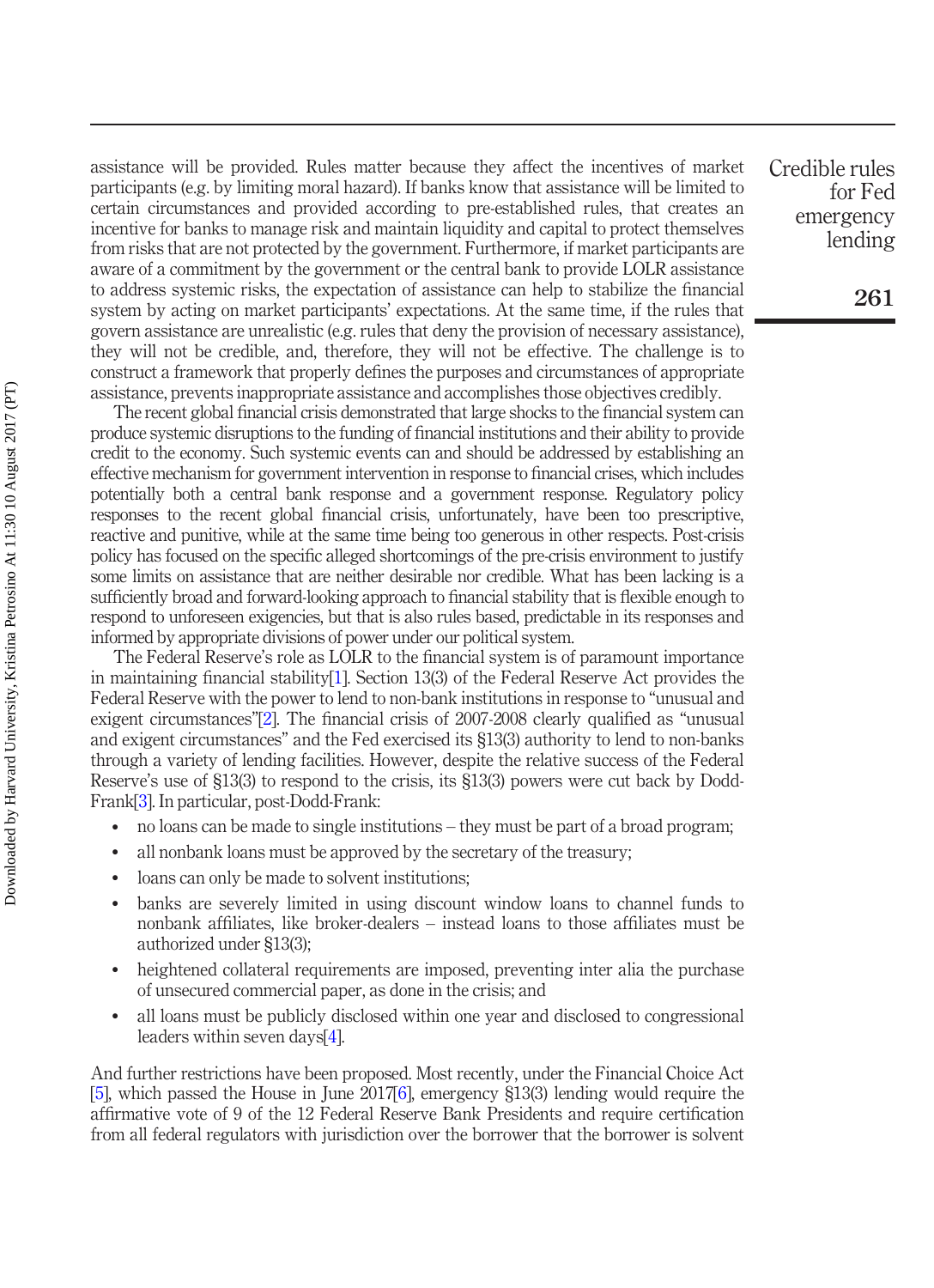[\[7\]](#page-7-4). The bill also prohibits lending to non-financial institutions, including the purchases by the Fed of even secured non-financial commercial paper[[8](#page-7-5)].

These restrictions present numerous challenges in a financial system where nonbank financial institutions are of increasing importance[[10\]](#page-7-6). The Financial Stability Board (FSB) reports that the overall size of the nonbank financial sector stands at \$80tn as of its November 2015 report[\[10\]](#page-7-7). In addition, nonbank financial assets have consistently increased by over \$1tn annually from 2011 through 2015, and, on a percentage basis, the FSB finds that assets of nonbank financial intermediaries have reached 59 per cent of aggregate gross domestic product[[11\]](#page-7-8). Furthermore, nonbank financial institutions in the USA in aggregate rely upon nearly \$5tn of uninsured short-term funding, or 60 per cent of all such funding, which is vulnerable to runs[[12](#page-7-9)].

#### 2. Shortcomings of the current framework

To the extent that individual nonbank institutions are not systemically important providers of essential payments and credit services to a broad group of consumers and businesses, failures of such nonbanks should not be prevented by government interventions. But when nonbanks become, like banks, important providers of liquidity and credit in the market, systemic events that threaten them as a group can create negative externalities that motivate intervention to strengthen them, to preserve the orderly flow of payments and credit or to prevent a widening contagion that could destroy the financial system.

We believe the restrictions on the Fed's powers to lend to nonbanks imposed by Dodd-Frank should be reformed. Dodd-Frank's §13(3) broad-based lending program requirement could compromise the ability of the Federal Reserve to prevent an incipient run emanating from a single institution.

A general requirement of the approval of the Treasury Secretary, without placing that requirement within a clear framework (as discussed below), would delay and politicize lending decisions, increase uncertainty among holders of short-term debt and potentially raise borrowing costs.

The prohibition against lending to an insolvent nonbank is likely to act as a political deterrent against the Fed lending to nonbanks because it could be determined in hindsight that the nonbank should have been judged insolvent. The concern arises because the distinction between solvency problems and liquidity problems is difficult to make in the middle of a crisis. If the borrower turns out to be insolvent, then Congress will have grounds to be highly critical of the Fed's decision to lend.

The Dodd-Frank §13(3) collateral limit lacks an exception for repo transactions and purchases of highly rated unsecured commercial paper, and affiliates will now have to go to the Fed directly as nonbanks for loans under §13(3), subject to all the new Fed restrictions.

Finally, the new disclosure rules are detrimental, as evidenced during the crisis by the stigma attached to discount window borrowing (which was not disclosed), which dissuaded banks from obtaining discount window liquidity during the crisis even when they needed it [\[13](#page-7-10)]. Publicly announcing the names and amounts of borrowers, even with a one-year lag, might exacerbate stigma concerns and increase avoidance. And disclosing these loans to congressional leaders within seven days could risk leakage, further discouraging borrowers in need from going to the Fed.

However, while a strong LOLR is necessary, both to respond to and to deter a financial crisis from arising in the first place, this power needs to be used in a more transparent and rule-based manner than it has in the past[\[14\]](#page-7-11). It is important to establish a detailed LOLR framework, so that the possible actions of the Fed are clear and not unbounded[\[15\]](#page-7-12). The Fed

JFEP 9,3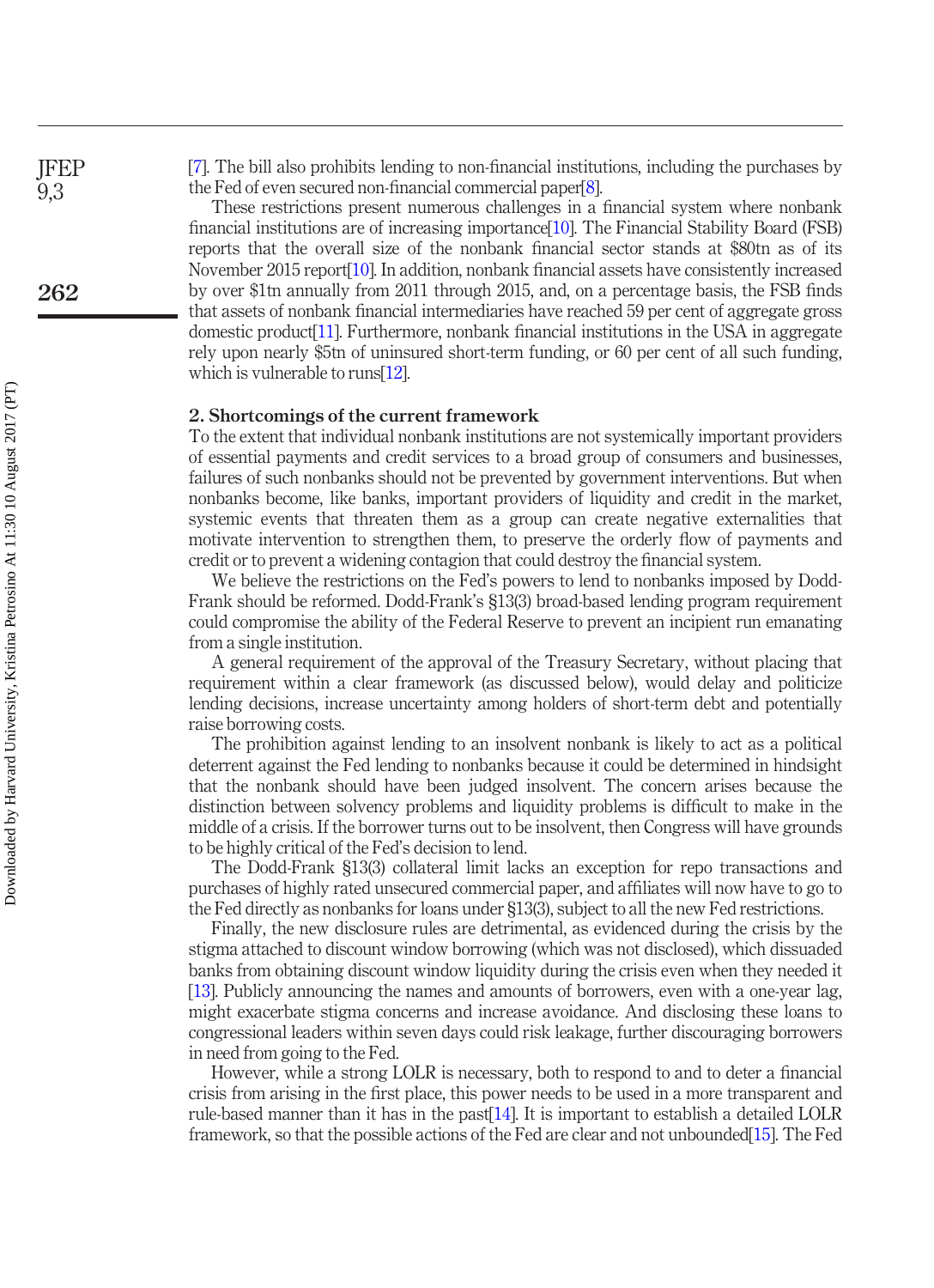should set this framework forth in a regulation governing lending to banks as well as nonbanks.

In promulgating a set of rules, it is important to consider the problem of "time inconsistency", whereby rules that are established during normal times are discarded in the midst of a crisis[\[16\]](#page-7-13). Adherence to the prescribed rules in the future is critical, lest the attacks on the Federal Reserve's emergency authority only increase. Therefore, the rules should be specific enough to provide credible parameters for emergency lending, but not overly restrictive as to lead to problems of"time inconsistency".

#### 3. The way forward

The following proposed rules seek to establish such a balanced approach.

Rule 1: Require the Federal Reserve to outline in detail its crisis management procedures, including the specific courses of action it would take as part of future lending to banks under §10 (the discount window) or to nonbanks under §13(3) so that those plans can be reviewed by Congress and subjected to Congressional oversight.

The Federal Reserve's LOLR authority was used in the 2007-2008 financial crisis largely on an ad hoc basis under severe time pressure as the crisis evolved. While no two financial crises play out in the same manner, and the next crisis will surely look different than the prior one, the Fed should pre-plan its crisis management procedures as much as possible. It has rescinded almost all the facilities it used during the crisis[\[17](#page-7-14)]. Instead, it should set forth in a regulation all the facilities it may use in another crisis. Not only will an outline of the specific courses of actions likely improve the efficiency of such actions with a well-thought out approach, but setting forth its possible responses could also deter future contagious runs. The Fed should enumerate the facilities, the contracts and the means through which its assistance will be provided and the principles that will guide selection of eligible participants. Specifically, the Fed should clarify whether it intends to engage exclusively in fully collateralized lending or whether other forms of emergency assistance will be considered, including unsecured lending, purchases of preferred stock and/or common stock or credit guarantees. Such measures would likely require additional authorizing legislation that would clarify the lines that divide Federal Reserve lending from policies that go beyond Federal Reserve authority.

The rationales that support this enumerated approach are twofold. First, public accountability is established if the Fed lays out its principles ex ante and can credibly commit to following such principles. Any effective emergency assistance will involve some degree of risk, and so, it is important that the Fed acknowledge the boundaries of the potential risk. Committing to exclusively riskless positions would not be credible, but allowing the potential for boundless risk taking would remove accountability. Therefore, the Fed should establish clear boundaries *ex ante*. Second, the clearer the crisis management procedures, the more stable the financial markets. While constructive ambiguity may play a role for central banks during normal times, any ambiguity during a crisis will only serve to exacerbate financial panic and further destabilize the markets. Clear crisis management procedures with specific plans of actions is therefore crucial to maintaining financial market stability.

*Rule 2*: Establish specific, observable criteria that will be used to determine whether emergency lending by the Federal Reserve becomes fiscal policy that should involve the Treasury.

While the Federal Reserve should be a "lender of last resort", lending facilities may shift from pure liquidity provision, which should be the sole purview of the Federal Reserve, into fiscal intervention, which should involve the Treasury, either exclusively or in conjunction

Credible rules for Fed emergency lending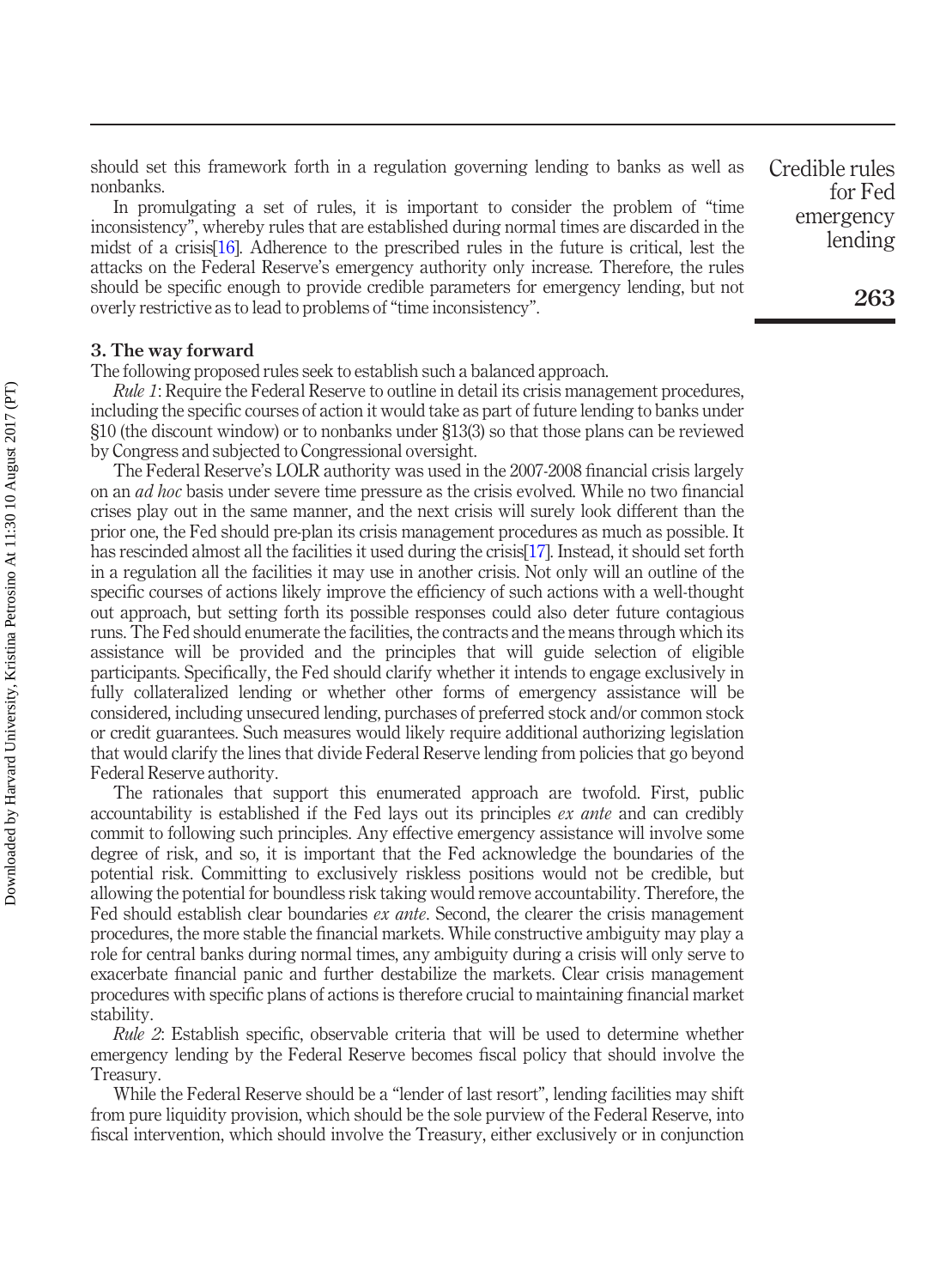with the Fed<sup>[[18\]](#page-7-15)</sup>. Loans to insolvent institutions or loans to institutions that have a substantial likelihood of becoming insolvent should be regarded as implicating fiscal policy. The borderline could be set by using algorithmic triggers to determine the threshold at which a lending facility becomes a fiscal mechanism. One possible trigger could entail a risk-based analysis of the lending program. As the riskiness of the liquidity provision increases, it will become a matter of fiscal policy at greater levels of risk. The riskiness would not only involve an analysis of the solvency of the borrower, but also the type of collateral, maturity of the loan or terms. While overnight collateralized lending is pure liquidity provision, other facilities that involve preferred stock, warrants or debt guarantees would become fiscal responses.

Overall, criteria should be threefold for determination of traditional LOLR activities versus fiscal action. First, the subordination level of the Fed's claim on the assisted institution will dictate whether emergency assistance becomes fiscal policy. Equity injections, i.e. preferred or common stock, should unequivocally be considered fiscal policy that requires approval of the Treasury. Regarding debt claims, the Fed should establish a clear line where the level of subordination becomes risky enough to warrant Treasury approval. Second, the size of the Fed's subsidy to the borrowers is a relevant factor. The Bagehot requirement that central bank liquidity be provided at a high rate of interest serves to limit the subsidy provided. However, the rate of interest must not be so high as to chill participation in the liquidity facility entirely. As the implicit subsidy increases, the emergency assistance becomes more in the realm of fiscal action. The Fed should be clear in establishing this line, so that Treasury involvement is not ambiguous. Third, the eligibility requirements for participation in a lending facility are also relevant. Lending to clearly insolvent institutions by the Federal Reserve, solely on its own authority, should be prohibited. A related concern is the debt overhang problem, whereby lending to firms already overburdened by debt will create distorted incentives. To the extent that emergency assistance is provided to such firms, the Fed should be clear that it will not be done so as part of its §13(3) lending, but rather through fiscal action at the direction of the Treasury.

Furthermore, it may be desirable to limit the duration of any Federal Reserve interventions involving the purchases of private securities, such as mortgage-backed securities (MBS). For example, while it may be reasonable for the Fed to purchase highquality MBS tranches as part of a response to a crisis, continuing this practice during normal times is a form of fiscal policy that subsidizes mortgage lending and is outside the proper practice of monetary policy.

*Rule 3*: Establish a clearly defined protocol for proceeding in the case that government intervention is deemed fiscal by the Fed.

When potential Federal Reserve action is determined to involve fiscal intervention, as opposed to pure liquidity provision, procedures for such fiscal action should be outlined in advance[[19](#page-7-16)]. The protocol should entail two key features:

- (1) requirement of Treasury approval with indemnification of any Fed loans; and
- (2) possible use of a pre-established standing troubled asset relief program (TARP) authority.

This would require legislation which would give the opportunity to design a better TARP than was invented under the gun in the crisis. For standing TARP, there should be an accelerated procedure for congressional approval to trigger funding. We would expect that insolvent institutions would go into resolution rather than receive government support. The feasibility of using resolution rather than public support is greatly improved by having a strong LOLR that

JFEP 9,3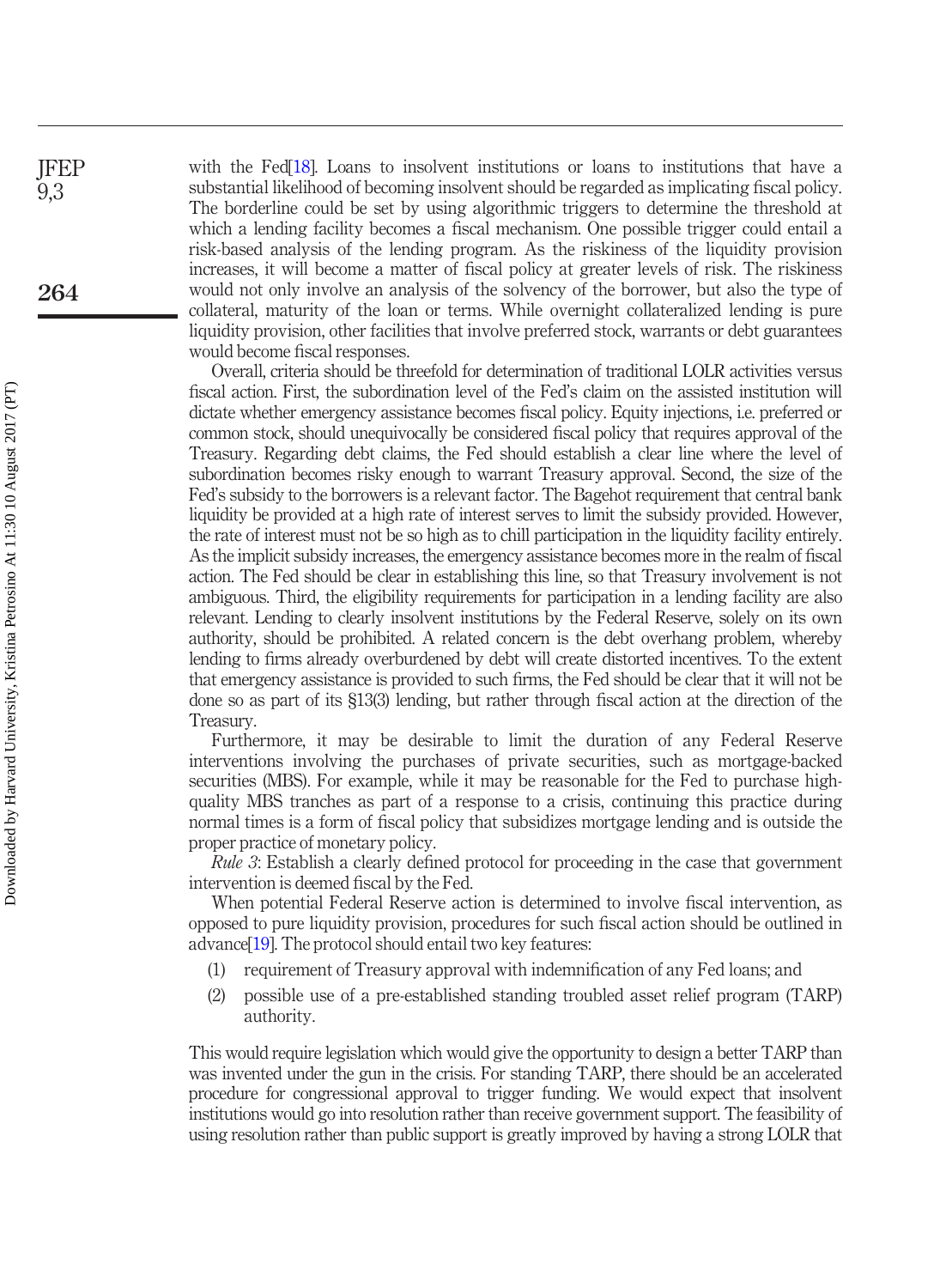can credibly stem a panic caused by a financial institution going into resolution. Thus, a strong LOLR actually reduces the need for public support.

In the unusual case, where government fiscal support is extended to weak financial institutions, accountability of the management of assisted financial institutions must be a central feature. That is, management of any financial institution receiving Treasury assistance should be replaced. In addition, the claims received in exchange for TARP funds must be subordinated to runnable liabilities. If the adverse macro conditions are sufficiently severe, the purchase of preferred stock may not be enough. In such cases, injections of capital in the form of common stock may be warranted along with possible guarantees of asset prices or classes of liabilities. In terms of recipients, it should be made clear that assistance is only given to firms that can be reasonably expected to have going concern value. Any firm that cannot recover, even with TARP assistance, should be wound down. Finally, time is of essence in the case of emergency TARP funding, so a rule should be established *ex ante* that dictates which classes of institutions will be eligible for funding and what the criteria will be for determining whether and how much a firm will receive.

Rule 4: Require non-banks that receive funding from the Fed to submit to Fed examination and capital requirements going forward for the duration of the period they receive assistance.

One concern with the liquidity available through a market-wide lending facility is that non-depository financial institutions choose to remain undercapitalized, relying on the potential Federal Reserve liquidity[\[20](#page-7-17)]. Therefore, nonbanks that do get loans from the Fed should become subject to Fed examination and capital requirements for the duration of their participation in the lending program. Once the loan is repaid, the borrower would no longer be subject to Fed supervision. It may be desirable for some minimum capital and liquidity requirements to persist beyond the period of assistance.

*Rule 5*: Require that Treasury have access to supervisory information necessary to make fiscal decisions.

For the Treasury to take appropriate fiscal action in the midst of a crisis, it is crucial that the Treasury have all relevant supervisory information in a timely manner. Sufficient time must be given for the Treasury to make a fully informed decision about a possible fiscal response. To this end, the Federal Reserve should provide the Treasury with all such information. In addition, as a secondary matter, the Federal Reserve should provide the Treasury with:

- a set of options that could be taken to mitigate systemic risk concerns;
- an assessment of the effectiveness of each of the options; and
- an estimate of the risk to taxpayer funds that each option would impose.

An estimate of the risk to taxpayers and the overall economy that would result from inaction should also be provided to the extent feasible.

#### Notes

- <span id="page-6-0"></span>1. For a general discussion of the role of a central bank as lender of last resort, see Tucker ([2014\)](#page-8-0).
- <span id="page-6-1"></span>2. 12 USC § 343 (2010) (providing that "[i]n unusual and exigent circumstances, the Board of Governors of the Federal Reserve System [...] may authorize any Federal Reserve bank [...] to discount for any participant in any program or facility with broad-based eligibility, notes, drafts, and bills of exchange when such notes, drafts, and bills of exchange are indorsed or otherwise secured to the satisfaction of the Federal Reserve bank").

Credible rules for Fed emergency lending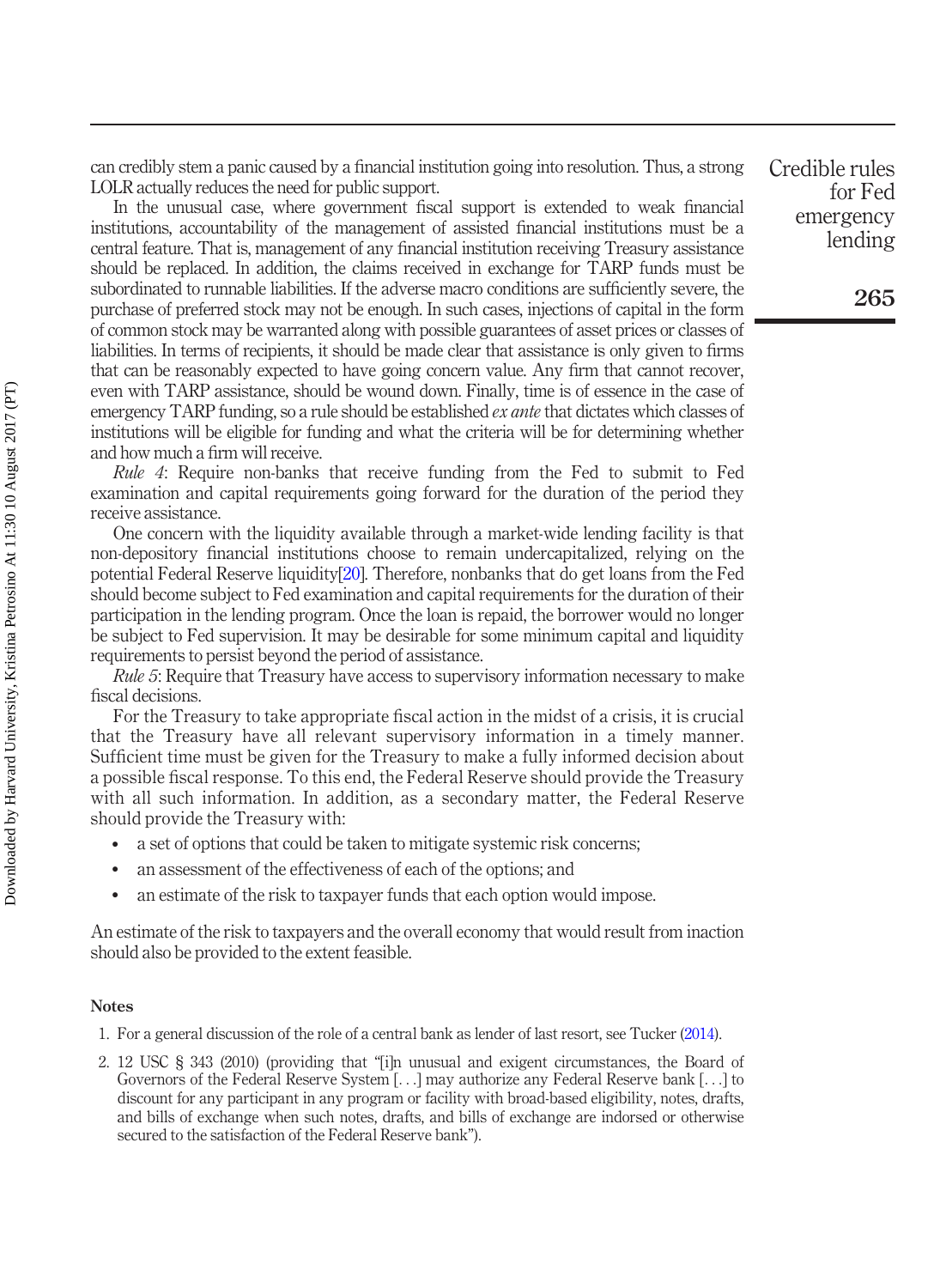<span id="page-7-12"></span><span id="page-7-11"></span><span id="page-7-10"></span><span id="page-7-9"></span><span id="page-7-8"></span><span id="page-7-7"></span><span id="page-7-6"></span><span id="page-7-5"></span><span id="page-7-4"></span><span id="page-7-3"></span><span id="page-7-2"></span><span id="page-7-1"></span><span id="page-7-0"></span>

| <b>JFEP</b><br>9,3 | 3. For a detailed discussion of the importance of the Federal Reserve's role during the 2007-2008<br>financial crisis and the impact of Dodd-Frank reforms, see Scott (2016).                                                                                                                                                                                                                                                                                                                                                                                                                                                                                                                                                                                |
|--------------------|--------------------------------------------------------------------------------------------------------------------------------------------------------------------------------------------------------------------------------------------------------------------------------------------------------------------------------------------------------------------------------------------------------------------------------------------------------------------------------------------------------------------------------------------------------------------------------------------------------------------------------------------------------------------------------------------------------------------------------------------------------------|
|                    | 4. Dodd-Frank Wall Street Reform and Consumer Protection Act § 1101.                                                                                                                                                                                                                                                                                                                                                                                                                                                                                                                                                                                                                                                                                         |
|                    | 5. H.R. 10, the Financial CHOICE Act of 2017.                                                                                                                                                                                                                                                                                                                                                                                                                                                                                                                                                                                                                                                                                                                |
| 266                | 6. House Passes Bill Aimed at Reversing Dodd-Frank Financial Regulations, NPR (8 June, 2017),<br>available at: www.npr.org/2017/06/08/532036374/house-passes-bill-aimed-at-reversing-dodd-<br>frank-financial-regulations                                                                                                                                                                                                                                                                                                                                                                                                                                                                                                                                    |
|                    | 7. See H.R. 3189, the Federal Reserve Oversight Reform and Modernization (FORM) Act.                                                                                                                                                                                                                                                                                                                                                                                                                                                                                                                                                                                                                                                                         |
|                    | 8. <i>Id.</i> at § 11.                                                                                                                                                                                                                                                                                                                                                                                                                                                                                                                                                                                                                                                                                                                                       |
|                    | 9. Financial Stability Board (2015).                                                                                                                                                                                                                                                                                                                                                                                                                                                                                                                                                                                                                                                                                                                         |
|                    | 10. <i>Id.</i> at 2.                                                                                                                                                                                                                                                                                                                                                                                                                                                                                                                                                                                                                                                                                                                                         |
|                    | 11. <i>Id.</i> at 10.                                                                                                                                                                                                                                                                                                                                                                                                                                                                                                                                                                                                                                                                                                                                        |
|                    | 12. Committee on Capital Market Regulation estimate.                                                                                                                                                                                                                                                                                                                                                                                                                                                                                                                                                                                                                                                                                                         |
|                    | 13. Armantier <i>et al.</i> (2015).                                                                                                                                                                                                                                                                                                                                                                                                                                                                                                                                                                                                                                                                                                                          |
|                    | 14. On the desirability of introducing rules into Fed governance, see Meltzer (2013) and Taylor<br>(2015).                                                                                                                                                                                                                                                                                                                                                                                                                                                                                                                                                                                                                                                   |
|                    | 15. For a discussion on the need for well-defined boundaries for the lender-of-last-resort function, see<br>e.g. Tucker (2016).                                                                                                                                                                                                                                                                                                                                                                                                                                                                                                                                                                                                                              |
|                    | 16. For discussions of the "time inconsistency" problem, see e.g. Athreya (2015) and Acharya (2015).                                                                                                                                                                                                                                                                                                                                                                                                                                                                                                                                                                                                                                                         |
|                    | 17. For a comparison of the relative strengths of international central banks as lenders of last resort,<br>see Scott (2015).                                                                                                                                                                                                                                                                                                                                                                                                                                                                                                                                                                                                                                |
|                    | 18. In US history, the Reconstruction Finance Corporation (RFC) and TARP are two examples of<br>different policy approaches to such fiscal intervention. For a review of the RFC experience, see<br>Calomiris <i>et al.</i> (2013). For a review of TARP assistance to financial institutions, see Calomiris<br>and Khan (2015). For a review of the experiences of other countries, see Calomiris, Klingebiel, and<br>Laeven (2005). For a general discussion of cooperation between central banks and the fiscal<br>authority, see Tucker (2016).                                                                                                                                                                                                          |
|                    | 19. All assistance must balance the potential gains from providing assistance against the moral-<br>hazard consequences of doing so. History provides ample evidence that such a balance can be<br>struck, and theory offers insights on the guiding principles of how to maintain market discipline<br>while still responding to systemic threats. The key to implementing such an approach is rolling<br>back unconditional protection of each bank's debts during normal times (such as unlimited<br>deposit insurance protection), and relying more on interventions that are limited to moments of<br>clear systemic risk. On the historical evidence, see Calomiris et al. (2016). On the theory of such<br>assistance, see Acharya and Thakor (2016). |
|                    | 20. See Acharya (2015).                                                                                                                                                                                                                                                                                                                                                                                                                                                                                                                                                                                                                                                                                                                                      |
|                    |                                                                                                                                                                                                                                                                                                                                                                                                                                                                                                                                                                                                                                                                                                                                                              |
|                    | References                                                                                                                                                                                                                                                                                                                                                                                                                                                                                                                                                                                                                                                                                                                                                   |
|                    | Acharya, V. (2015), "Financial stability in the broader mandate for central banks: a political economy<br>perspective", Hutchins Center on Fiscal & Monetary Policy, Working Paper #11, Brookings                                                                                                                                                                                                                                                                                                                                                                                                                                                                                                                                                            |

<span id="page-7-19"></span>Acharya, V. and Thakor, A. (2016), "The dark side of liquidity creation: leverage and systemic risk", [Journal of Financial Intermediation](http://www.emeraldinsight.com/action/showLinks?doi=10.1108%2FJFEP-01-2017-0006&crossref=10.1016%2Fj.jfi.2016.08.004&isi=000390615800002&citationId=p_2), Vol. 28 No. C, pp. 4-21.

<span id="page-7-18"></span><span id="page-7-17"></span><span id="page-7-16"></span><span id="page-7-15"></span><span id="page-7-14"></span><span id="page-7-13"></span>Institution.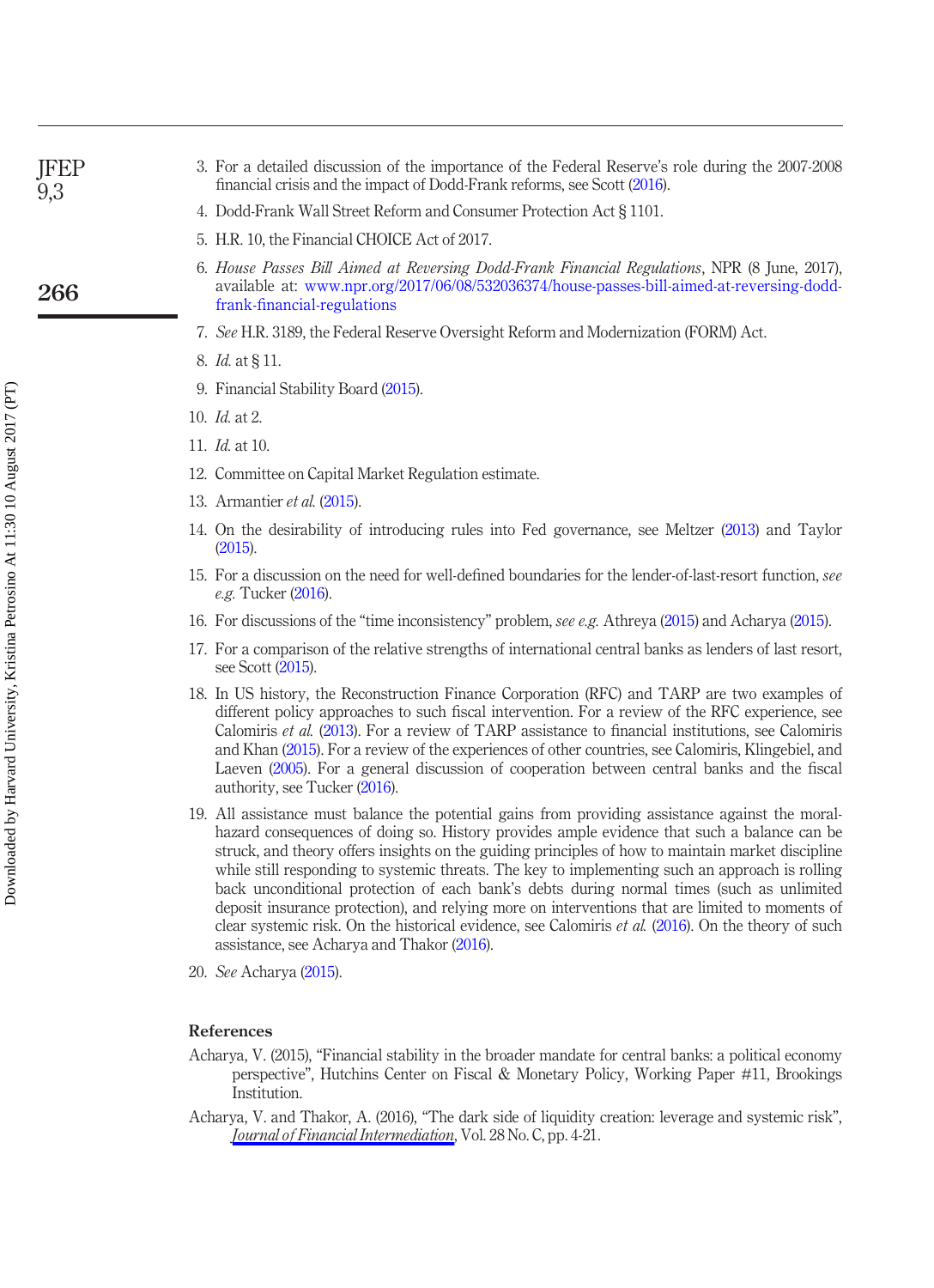- <span id="page-8-3"></span>Armantier, O., Ghysels, E., Sarkar, A. and Shrader, J. (2015), "Discount Window Stigma During the 2007-2008 Financial Crisis", [Staff Report, Federal Reserve Bank of New York, No. 483,](http://www.emeraldinsight.com/action/showLinks?doi=10.1108%2FJFEP-01-2017-0006&crossref=10.1016%2Fj.jfineco.2015.08.006&citationId=p_3).
- <span id="page-8-7"></span>Athreya, K. (2015), "Systemic risk and the pursuit of efficiency", Federal Reserve Bank of Richmond Economic Quarterly, Vol. 101 No. 1, pp. 23-47.
- <span id="page-8-12"></span>Calomiris, C.W., Flandreau, M. and Laeven, L. (2016), "The political foundations of the lender of last resort: a global historical narrative", *[Journal of Financial Intermediation](http://www.emeraldinsight.com/action/showLinks?doi=10.1108%2FJFEP-01-2017-0006&crossref=10.1016%2Fj.jfi.2016.09.002&isi=000390615800005&citationId=p_5)*, Vol. 28 No. C, pp. 48-65.
- <span id="page-8-10"></span>Calomiris, C.W. and Khan, U. (2015), "An assessment of TARP assistance to financial institutions", [Journal of Economic Perspectives](http://www.emeraldinsight.com/action/showLinks?doi=10.1108%2FJFEP-01-2017-0006&crossref=10.1257%2Fjep.29.2.53&isi=000354218500003&citationId=p_6), Vol. 29 No. 2, pp. 53-80.
- <span id="page-8-9"></span>Calomiris, C.W., Mason, J.R., Weidenmier, M. and Babroff, K. (2013), "The effects of reconstruction finance corporation assistance on Michigan banks", [Explorations in Economic History](http://www.emeraldinsight.com/action/showLinks?doi=10.1108%2FJFEP-01-2017-0006&crossref=10.1016%2Fj.eeh.2013.07.006&isi=000327229200005&citationId=p_7), Vol. 50 No. 4, pp. 526-547.
- <span id="page-8-2"></span>Financial Stability Board (2015), "Global Shadow Banking Monitoring Report 2015, (november)", available at: [www.fsb.org/wp-content/uploads/global-shadow-banking-monitoring-report-2015.pdf](http://www.fsb.org/wp-content/uploads/global-shadow-banking-monitoring-report-2015.pdf)
- <span id="page-8-4"></span>Meltzer, A.H. (2013), "What's wrong with the federal reserve: what would restore independence?", [Business Economics](http://www.emeraldinsight.com/action/showLinks?doi=10.1108%2FJFEP-01-2017-0006&crossref=10.1057%2Fbe.2013.7&citationId=p_9), Vol. 48 No. 2, pp. 96-103.
- <span id="page-8-8"></span>Scott, H.S. (2015), "The federal reserve: the weakest lender of last resort among its peers", *[International](http://www.emeraldinsight.com/action/showLinks?doi=10.1108%2FJFEP-01-2017-0006&crossref=10.1111%2Finfi.12075&isi=000367178700004&citationId=p_10) [Finance](http://www.emeraldinsight.com/action/showLinks?doi=10.1108%2FJFEP-01-2017-0006&crossref=10.1111%2Finfi.12075&isi=000367178700004&citationId=p_10)*, Vol. 18 No. 3, pp. 321-342.
- <span id="page-8-1"></span>Scott, H.S. (2016), *[Connectedness and Contagion: Protecting the Financial System from Panics](http://www.emeraldinsight.com/action/showLinks?doi=10.1108%2FJFEP-01-2017-0006&crossref=10.7551%2Fmitpress%2F9780262034371.001.0001&citationId=p_11)*, MIT Press, Cambridge, Massachusetts.
- <span id="page-8-5"></span>Taylor, J.B. (2015),"Getting back to a rules-based monetary strategy", Keynote Address for the Conference, "Getting Monetary Policy Back on Track", Shadow Open Market Committee, New York, March 20, available at: http://web.stanford.edu/~[johntayl/2015\\_pdfs/SOMC-talk%20\\_Taylor-3-20-15.pdf](http://web.stanford.edu/&hx223C;johntayl/2015_pdfs/SOMC-talk&hx0025;20_Taylor-3-20-15.pdf)
- <span id="page-8-0"></span>Tucker, P. (2014),"The lender of last resort and modern central banking: principles and reconstruction", BIS Paper, No. 79b.
- <span id="page-8-6"></span>Tucker, P. (2016), "How can central banks deliver credible commitment and be 'emergency institutions?", Central Bank Governance & Oversight Reform, Chapter 1, Hoover Institution Press.

#### Further reading

<span id="page-8-11"></span>Calomiris, C.W., Klingebiel, D. and Laeven, L. (2005), "Financial crisis policies and resolution mechanisms: a taxonomy from cross-country experience", in Honohan, P. and Laeven, L. (Eds), [Systemic](http://www.emeraldinsight.com/action/showLinks?doi=10.1108%2FJFEP-01-2017-0006&crossref=10.1017%2FCBO9780511528521.003&citationId=p_15) [Financial Crises: Containment and Resolution](http://www.emeraldinsight.com/action/showLinks?doi=10.1108%2FJFEP-01-2017-0006&crossref=10.1017%2FCBO9780511528521.003&citationId=p_15), Cambridge University Press, New York, NY.

#### Corresponding author

Charles W. Calomiris can be contacted at: [cc374@columbia.edu](mailto:cc374@columbia.edu)

For instructions on how to order reprints of this article, please visit our website: www.emeraldgrouppublishing.com/licensing/reprints.htm Or contact us for further details: **permissions@emeraldinsight.com**